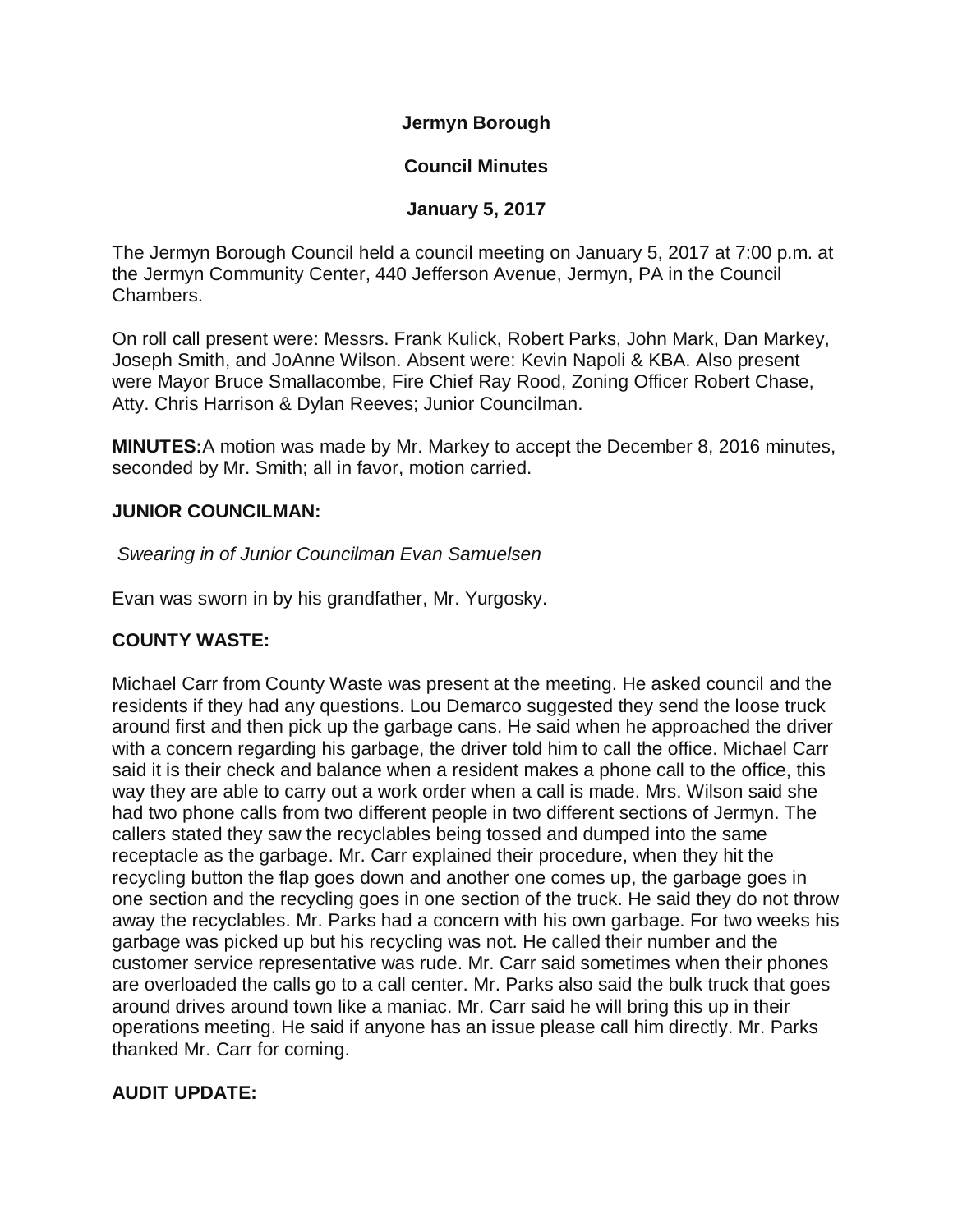Mr. Garvey from Michael Barbetti LLC performed the internal audit through November 30 of 2016. He presented to council his findings in the audit that was performed. They broke the report down in funds. Overall for 11 months there were excess revenues to expenditures so the funds balances increased from the prior audit which was at December 31, 2015. There is debt involved with some of those revenues that came in. \$500,000 was borrowed for the paving project. Other than that there were minimal liabilities. The report also includes footnotes that are applicable to the financial statements presented. Our statements are not prepared on a true accrual basis. Our total debt is not recognized as a liability and we do not have a general fixed asset account group. Michael Barbetti, LLC will perform our DCED audit. They also issued a management letter that points out areas they feel can use improvement in record keeping and fiscal management. There were six or seven items listed. The Finance Committee will meet with Mr. Garvey. The management report along with the audit report will be available at the Borough Office. A motion was made by Mr. Markey and seconded by Mr. Smith to receive the auditor's report ending November 30, 2016 and will be available for inspection in the Borough Office. All in favor; motion carried.

**RAPID CAST:**Mr. Markey presented council with a proposal for Rapid Cast. Mr. Markey said with Rapid Cast, we can send out as many e-mails, calls and text messages up to 1,000 contacts for \$2,000/per year. Mr. Markey said this is a better way to communicate with residents. If there is a snow emergency we can let residents know. He said we have a lot of residents that are not technical savvy; they are not on the website and not on Facebook. The Superintendent from Lakeland School District Mr. Jeffery was at the meeting and explained how the system works for their school. Mr. Jeffery said they took the student demographic information and put it into School Cast and they had an option to opt out of it. He said there is a particular compliant sign up form they can use. He said the hardest part is maintaining accurate numbers, for example if someone's number changes. Mr. Markey said if the public knows what we are doing this for they would be a lot more willing to do this. Mr. Jeffery suggested creating a poster. Mr. Mark said they can also put it in the newsletter. Mr. Parks said with all the complaints we had about the alternate parking it is a good idea. Mr. Rood asked how the information gets out there. Mr. Smith said someone would have to send out the message. Mr. Jeffery said you can give people access to put out the information. Mr. Kulick asked if you can break it down by area. Mr. Jeffery said that is another feature on it, you can set it up by zones, streets etc. Mrs. Wilson said we should look into this. Mr. Mark said we need three quotes. Mrs. Wilson would like one more company. Mr. Markey said this was the last one he researched and the best one. Mrs. Wilson said just so everyone knows we looked into others for transparency. Mr. Markey said he will get those other quotes from other companies.

**2016 Highlights & 2017 Goals:**Mr. Kulick asked chair members of the committees to give a brief review of 2016 and a look ahead for 2017

**RECREATION:**Chris Jordan from the Recreation Commission said he will be getting snacks for the vending machine. They are having the same events for 2017 as they did for 2016. He said they are keeping it simple until they get more people active. Mr.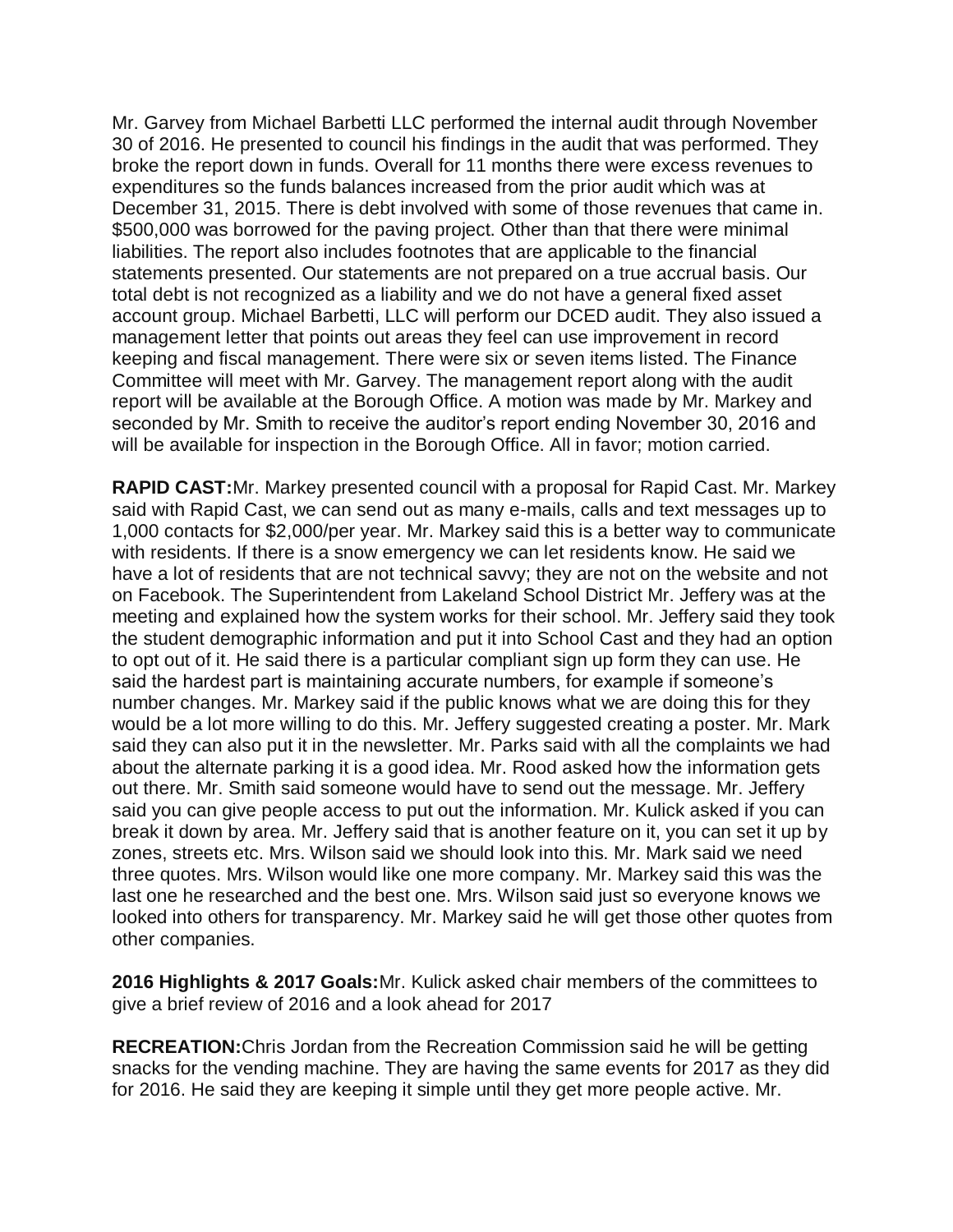Jordan also stated Rec. will keep the candy vending machine because it provides them with the money to help with events. A motion was made by Mr. Markey and seconded by Mrs. Wilson to remove Joe Ambrosia from the Recreation Commission as per the recommendation from Chris Jordan of the Recreation Commission. All in favor; motion carried.

**PRESIDENT:**Mr. Kulick said one of the highlights of the year was the ability for council to merge together and get some things accomplished. Street paving, budget revision, garbage fee reduction, settlement on Zeller, gaming grant award, ordinance fee updates, garbage contract. Mr. Kulick said a general improvement in the function of council has taken place over the last year and is accredited to everyone at this table. Looking ahead: On going creek project, fiscal control; fine working budget, safety concerns (clean up blighted properties), safety of residents, ordinance consolidation, ongoing sourcing of grants. Mr. Kulick thanked all fellow council members for their support over the last year and look forward to it this year.

**MAYOR:**Mayor Smallacombe said it was a very good year to see members of old council and members of new council working together for the same goal of the Borough. The police department is under good hands with Chief Arthur and now we have another full time officer to go along with that. As we go forward we are going to be working on our ordinances and consolidating our ordinances into one big ordinance book that can be handled by the police department and residents can see and understand more. Mayor Smallacombe said we will continue to educate ourselves. Our council is taking apart of webinars and also learning through the PSAB. Mayor Smallacombe said it is great to see Junior Councilman doing a good job on council.

**DPW:**Mr. Markey said in 2016 the DPW accomplished a lot. There were no accidents in 2016, safety is our first priority. The DPW obtained some new equipment and got rid of some old equipment. Mr. Fuga was sent to a couple of Penn Dot classes and hopefully one day receives the education required to become a road master. They began plans to move out of the DPW garage and hopefully soon having a new one. Mr. Markey said they are utilizing their part time employees which helps pay less overtime to our full time employees. The plow schedule is working out very well. The DPW completed the main street light LED conversion. Mr. Markey said the lights look very nice going down main St. now. Mr. Markey stated 2017 goals: sell DPW garage and construct a new one, complete street sign conversion, fill work on some alley ways and roads that are less maintained, devise a plan and take action to repair Old Mill Rd., start building maintenance at the Borough building. Mr. Markey said they were able to get a lot of new equipment and do a lot of repairs in town and still stay within even mark for 2016 budget.

**FINANCE:**Mr. Smith said 2016 was a year of challenges. The Finance Committee met a lot. They started off with a simple question as they were starting the 2017 budget, what are your goals? They took 2014, 2015 & 2016 and looked at the revenue for each year, line item by line item. Rather than have a guestimate for 2017, they actually put down numbers they believe they can live with. There was a lot of give and take. Mr. Smith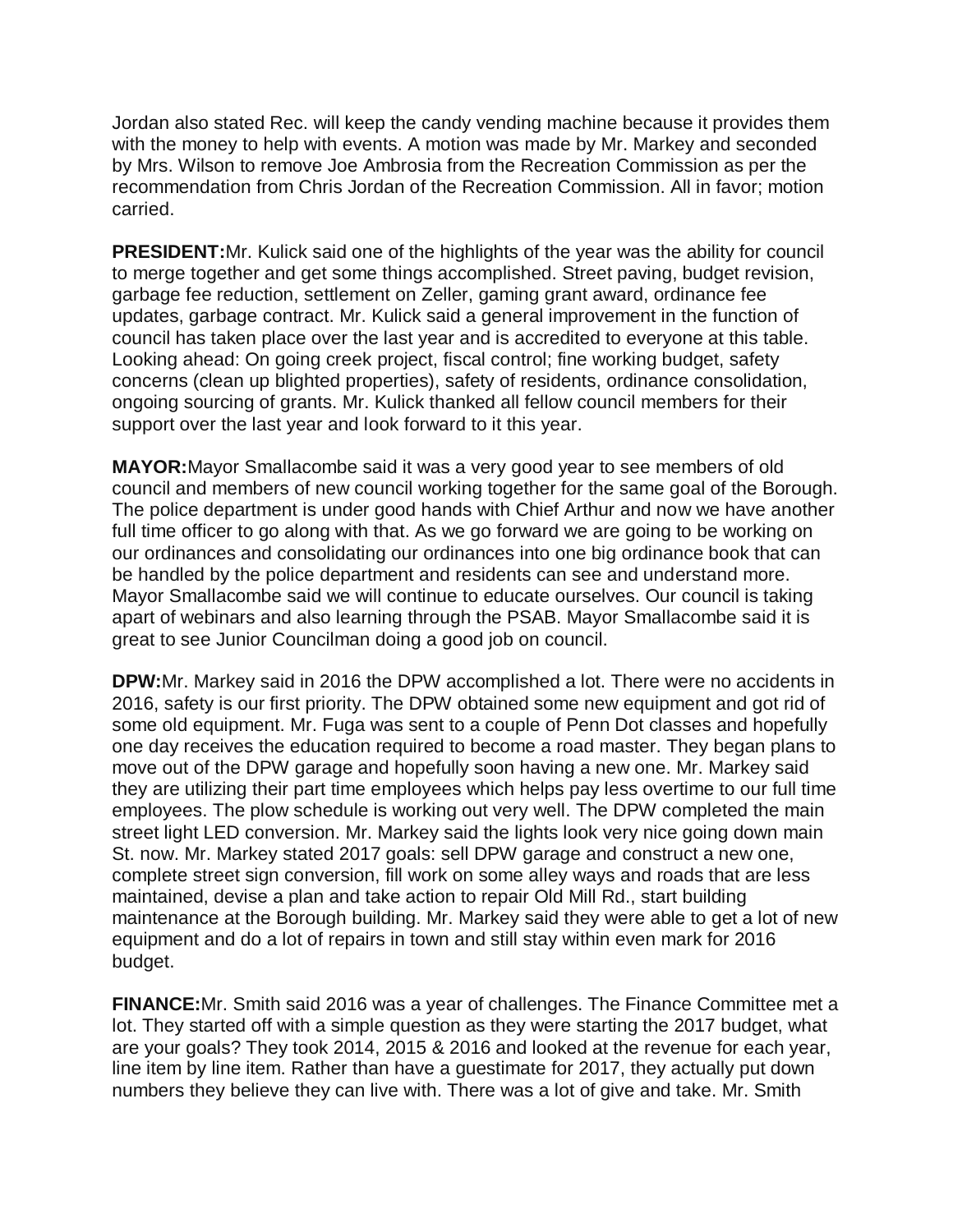said the bottom line for the budget was what was best for the community. They were able to drop the garbage fee and drop taxes 1 mill. The Finance Committee will plan to meet quarterly, to make sure the numbers are where they should be. Mr. Smith said they worked hard together and excited to see what happens this year.

**SHADE TREE:**Mrs. Wilson said the bank balance is \$2,834.21. She said usually they have a lot more money than that but this year has been rough. They did not have a lot of fundraisers.

Mrs. Wilson read aloud the 2016 Shade Tree Report: JSTC trimmed back trees on Washington Ave. and Lackawanna Ave. eliminating safety problems, planted 12 street trees, maintained the Jermyn Memorial Garden, maintained the World War I Veterans Park, maintaining the greenway in the "business area" of Jermyn Borough throughout the summer months, Scout Corner clean-up in conjunction with Girl Scouts. For 2017, they will continue to do the same as in 2016 to help maintain the beautification of Jermyn Borough. 2017: Tree planting will continue every year, grant seeking for replace of greenway in certain high traffic areas with modern grid form, continue with bus trips for the public as their form of fundraising, continue working with Recreation Commission and DPW in maintaining and beautifying the Town of Jermyn, replacement of mulch at Memorial Garden and W.W.I Veterans Park and at W.W.I Veterans Park replacement of gravel in parking area.

Mrs. Wilson said the gym doors must be replaced and she will talk to Mr. Chase about it. The air conditioner is in the budget and she will speak with our president on when we should have it done. She said we may need some help with the DPW. Mrs. Wilson thanked Superintendent Mr. Jeffery for assisting council within the selection of our two Junior Councilman. Mr. Jeffery said anything our students can be involved we will support. Mrs. Wilson commended Junior Councilman Dylan Reeves on giving his opinion during the Curfew Ordinance discussion.

**CRIME WATCH:**Goals for 2017: 50 active members, kickoff event, will continue the Jermyn Nigh Out, New checking account, working on Bylaws; adopt new bylaws at next meeting.

*safety Concern Rusbrook-Jefferson:*

Mr. Chase said it has been taken care of.

*Meeting Dates:*A motion was made by Mr. Markey and seconded by Mr. Smith to set the meeting dates for the 1<sup>st</sup> & 3<sup>rd</sup> Thursday of the month at 7:00 p.m. beginning February. All in favor; motion carried.

**CODE ENFORCEMENT:**Mr. Rood asked if there is any progress on fees or a hearing board. He has not heard anything on the Red House. Mr. Rood said his hands are tied as code enforcement officer because he cannot make any final decisions with the property at the red house. He is making great progress with 536 Washington, they have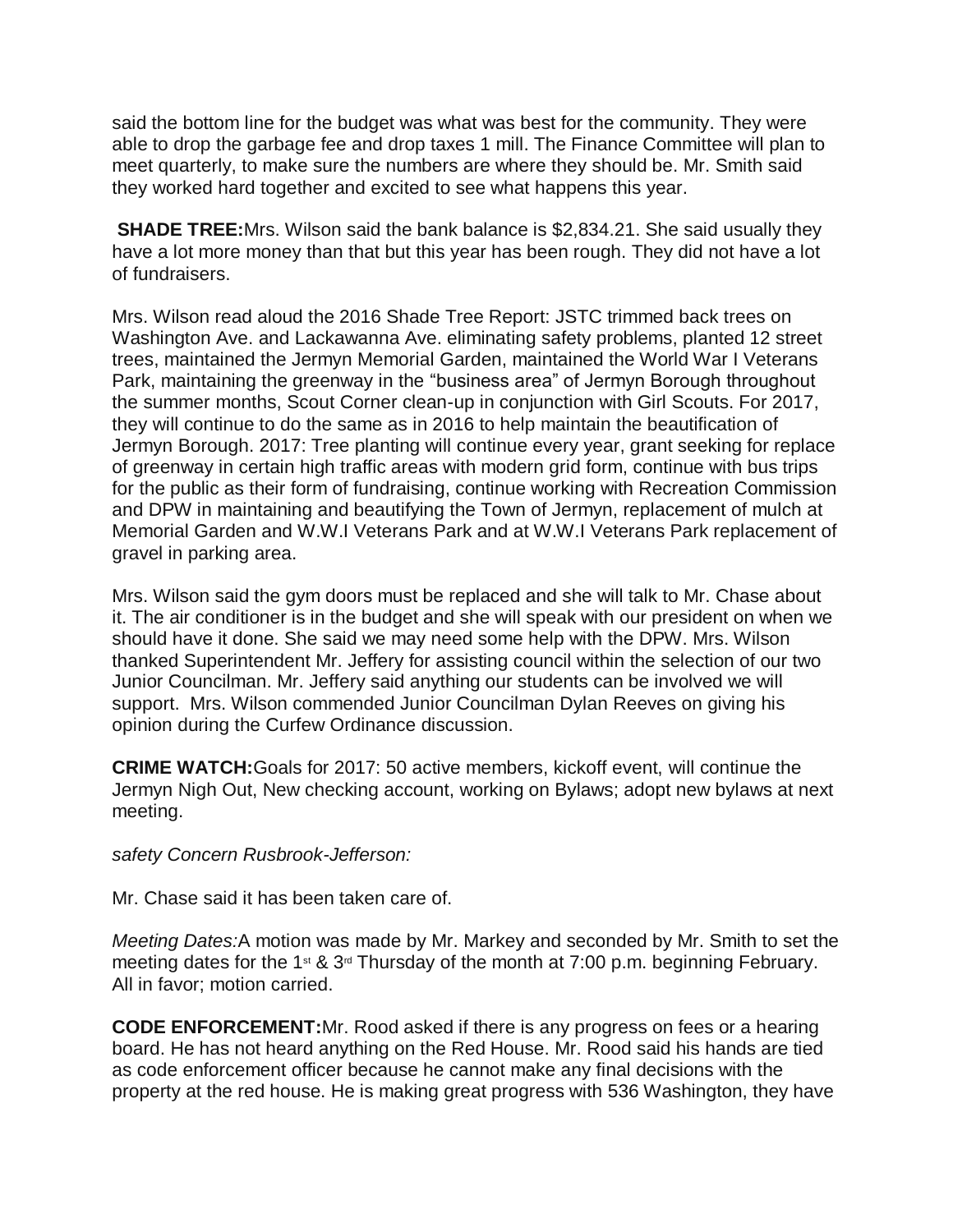a zoning permit. 504 Washington will be turned into a rental unit. Mr. Rood said he doesn't know where to go from here; he doesn't want to cite people in case they want to appeal it because there isn't an appeals board. Mr. Markey said we have to appoint an appeals board. Mr. Kulick will set up a meeting and a committee. The committee will be Mr. Kulick, Mr. Smith & Mr. Parks.

**ZONING:**The company across from Rapid Pallet obtained the required permits.

# **PUBLIC COMMENT:**

Mr. Jeffery thanked council for their service they provide to the community. He is very proud of the two Junior Council Members. Mr. Jeffery would like feedback from the Community Newsletter. Mrs. Wilson said it is very good and helps keep everyone informed. Mr. Markey asked why it is only geared toward Community Leaders and not all parents or tax payers. Mr. Jeffery said it is a non-student, adult driven. The adults in the community that do not have children within the system have the information as well because they live within this community as well. Mr. Kulick suggested updates on the sports programs for the newsletter. Mr. Jeffery said he can contact the Athletic Director and asked to contribute an article for every letter. Mrs. Wilson thanked the Scott and Mayfield Elementary principals. The Shade Tree goes there for Earth Day and Arbor Day. Mr. Smith said there should be more in depth material for the comprehensive plan in motion, to inform the public on where the district is going now and plans for the future. Mr. Jeffery said that committee is currently in the planning phase. Mayor Smallacombe said it is very informative so we know what is going on around the schools. Mr. Jeffery said our students and staff are extremely community centered. Mr. Markey said we use a lot of your students for different things.

Lou Demarco asked about the audit for the Jermyn Youth Sports. Mr. Markey said we are waiting to talk to the solicitor to pass the ordinance. Lou Demarco asked about the minutes and budgets. Mr. Kulick said the minutes cannot be distributed until they are voted and approved and then they go on the website. The budget is advertised on the website and in the Borough Office. Lou Demarco asked who he can talk to about the DPW garage. He asked how it is zoned. Mr. Rood said it is R2 zoned. Mr. Chase said for personal use it isn't a problem but for renting it out for storage units that changes the use classification of the zone. It may require a zoning hearing. Mr. Markey said we have not voted yet to go with a realtor. Mr. Rood said there are not property maintenance code issues with the building. Mr. Rood said the cost of the new siren would be \$20,000 to mid 20's.

Mr. Markey read aloud two other quotes of companies that are alike to Rapid Cast. Callemall.com limited 1,000 phone numbers \$2,700 per year – Automatedcalls Inc. 1,000 phone numbers \$2,519.76/ per year – Rapid Cast 1,000 licenses – \$2,000/per year. A motion was made by Mr. Markey and seconded by Mr. Parks to go with Rapid Cast for automated calling system. All in favor; motion carried.